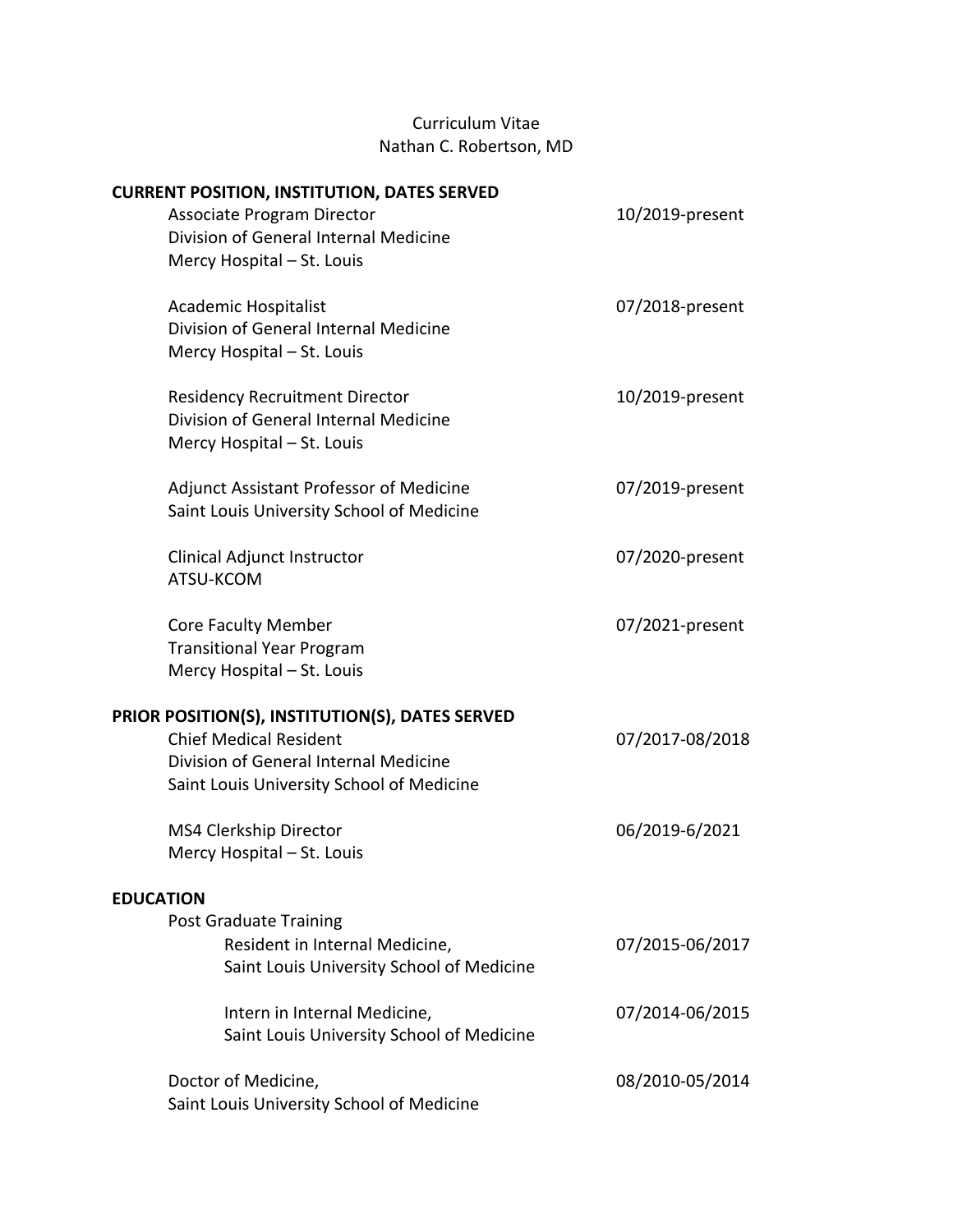| Bachelor of Science in Biology<br><b>Bethel University</b>                                                            | 08/2008-05/2010              |
|-----------------------------------------------------------------------------------------------------------------------|------------------------------|
| University of Wisconsin - River Falls                                                                                 | 08/2006-05/2008              |
| <b>HOSPITAL STAFF APPOINTMENTS</b><br>Mercy Hospital - St. Louis                                                      | 07/2018-present              |
| Saint Louis University Hospital                                                                                       | 07/2017-06/2018              |
| <b>BOARD CERTIFICATION AND LICENSURE</b>                                                                              |                              |
| American Board of Internal Medicine<br>Missouri Board of Healing Arts License                                         | 2017-present<br>2017-present |
| PROFESSIONAL SOCIETY MEMBERSHIP<br>American College of Physicians                                                     |                              |
| <b>PROFESSIONAL SERVICES</b>                                                                                          |                              |
| <b>Residency Services</b><br>Saint Louis University IM Residency Intern Mentor                                        | 2017-2018                    |
| Saint Louis University IM Residency Senior Talk<br>Conference Series Judge                                            | 2017-2018                    |
| Saint Louis University IM Residency Resident Report<br>Co-Coordinator and Moderator                                   | 2017-2018                    |
| Saint Louis University IM Residency Ambulatory Clinic<br>Co-Coordinator                                               | 2017-2018                    |
| Saint Louis University IM Residency Inpatient Clinical<br>Co-Coordinator                                              | 2017-2018                    |
| John Cochran Veteran's Administration IM Residency<br>Ambulatory Clinic Co-Coordinator                                | 2017-2018                    |
| Mercy Hospital IM Residency Resident Mentor                                                                           | 2018-present                 |
| Mercy Hospital IM Residency Morbidity and Mortality<br><b>Moderator and Advisor</b>                                   | 2019-present                 |
| <b>Residency Inpatient Curriculum Director</b><br>Division of General Internal Medicine<br>Mercy Hospital - St. Louis | 10/2019-present              |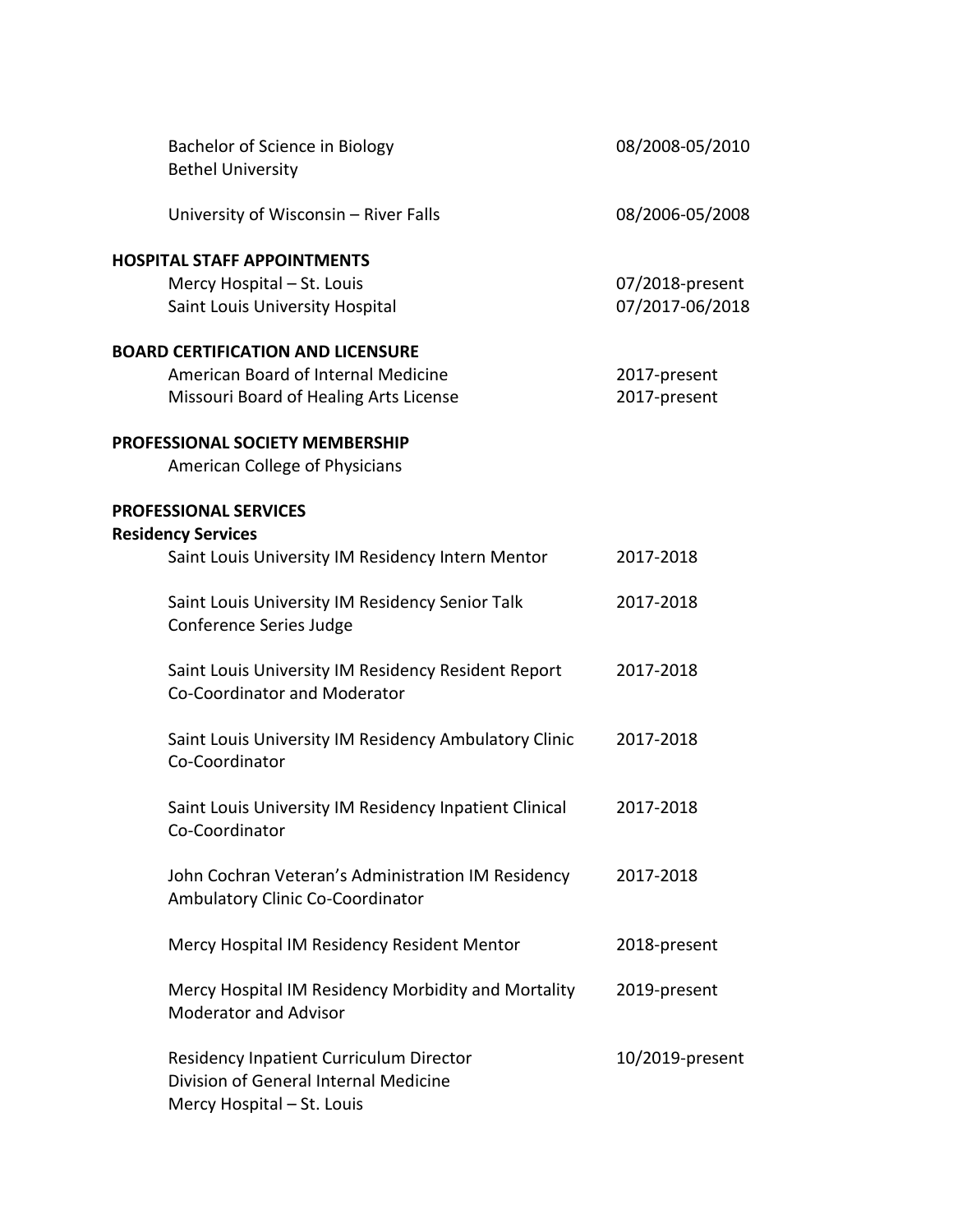| <b>Residency Recruitment Director</b><br>Division of General Internal Medicine<br>Mercy Hospital - St. Louis               | 10/2019-present |
|----------------------------------------------------------------------------------------------------------------------------|-----------------|
| <b>Core Faculty Member</b><br><b>Transitional Year Program</b><br>Mercy Hospital - St. Louis                               | 07/2021-present |
| <b>Committee membership</b>                                                                                                |                 |
| Saint Louis University IM Residency Program<br><b>Evaluation Committee, IM Residency</b>                                   | 2016-2018       |
| Saint Louis University IM Residency<br>Clinical Competency Committee, IM Residency                                         | 2017-2018       |
| Saint Louis University IM Residency<br>Resident Evaluation Committee, IM Residency                                         | 2017-2018       |
| Mercy Hospital IM Residency Program<br>Clinical Competency Committee, IM Residency                                         | 2018-present    |
| Mercy Hospital IM Residency Program Evaluation<br>Committee, IM Residency                                                  | 2018-present    |
| Mercy Hospital IM Residency PEC - Resident<br>Subcommittee Faculty Mentor, IM Residency                                    | 09/2018-06/2020 |
| Mercy St. Louis Readmission Team<br>Mercy Hospital - St. Louis                                                             | 07/2020-present |
| <b>CURRENT AND PAST TEACHING RESPONSIBILITIES</b><br><b>Administration</b>                                                 |                 |
| <b>Chief Medical Resident</b><br>Internal Medicine Residency Training Program<br>Saint Louis University School of Medicine | 06/2017-06/2018 |
| MS4 Clerkship Director<br>Mercy Hospital - St. Louis                                                                       | 06/2019-present |
| <b>Residency Inpatient Curriculum Director</b><br>Division of General Internal Medicine<br>Mercy Hospital - St. Louis      | 10/2019-present |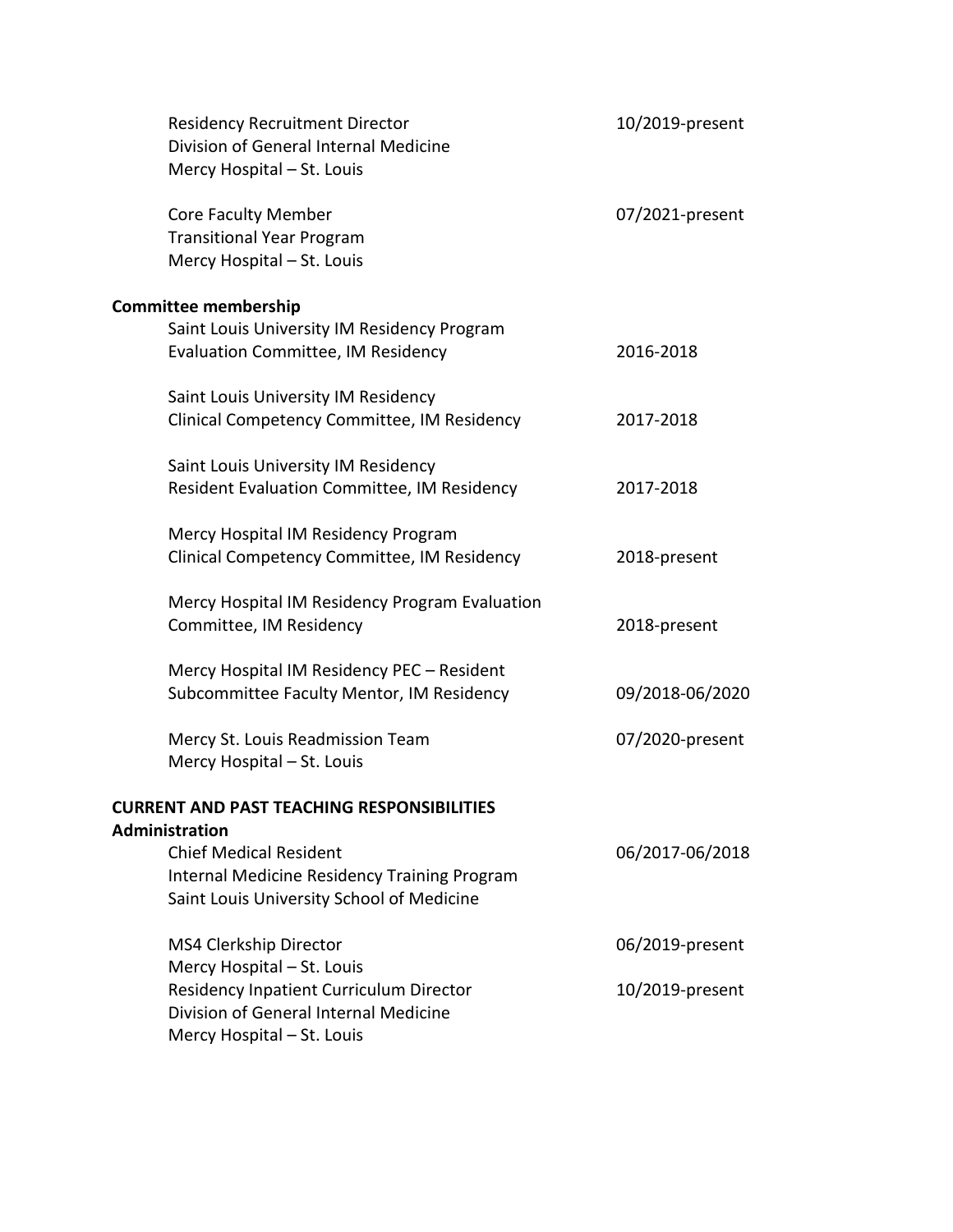| <b>Curriculum Development</b>                                                                                                                                |                 |
|--------------------------------------------------------------------------------------------------------------------------------------------------------------|-----------------|
| Team Based Teaching: A Resident Learning Initiative<br>Co-Developer                                                                                          | 2017-2018       |
| Residents as Teachers Curriculum<br><b>Course Director</b>                                                                                                   | 07/2020-present |
| <b>Invited Talks</b>                                                                                                                                         |                 |
| Team Based Teaching: A Resident Education Initiative<br>Saint Louis University School of Medicine General<br>Medical Education Faculty Development Program.  | 11/2017         |
| When Sick Kids Grow Up: Transitioning Chronically<br>Ill Children to Adult Healthcare<br>Mercy Hospital - St. Louis<br><b>Internal Medicine Grand Rounds</b> | 05/2019         |
| <b>Addressing Discrimination Towards Trainees</b><br>Mercy Hospital - St. Louis<br><b>GME Faculty Journal Club</b>                                           | 02/2020         |
| <b>Clinical Teaching Responsibilities</b>                                                                                                                    |                 |
| Attending Physician, inpatient medical service<br>Mercy Hospital - St. Louis                                                                                 | 07/2018-present |
| Attending Physician, inpatient medical service<br>Saint Louis University Hospital                                                                            | 09/2017-06/2018 |
| Physician, Ambulatory Urgent Care<br>John Cochran Veteran's Medical Center                                                                                   | 06/2017-05/2018 |

#### **PROTÉGÉ**

Please see teaching portfolio.

### **BIBLIOGRAPHY**

#### **Clinical Vignettes**

- 1. Lunt JM, **Robertson NC**, and Schmidt J. Adjust the D-Dimer: A Case of Misinterpreted and Unnecessary Testing. Missouri Academy of Physicians Regional Meeting, Sept 2017, Lake of the Ozarks, MO.
- 2. Lunt JM, **Robertson N**, Merando A, and Schmidt J. Adjust the D-Dimer: A Case of Misinterpretation and Unnecessary Testing. Society of General Internal Medicine Annual Meeting, April 2018, Denver, CO.
- 3. Jiang CX and Robertson N. A Precarious Case of Palytoxin Poisoning. Missouri Academy of Physicians Regional Meeting, Sept 2019, Lake of the Ozarks, MO.